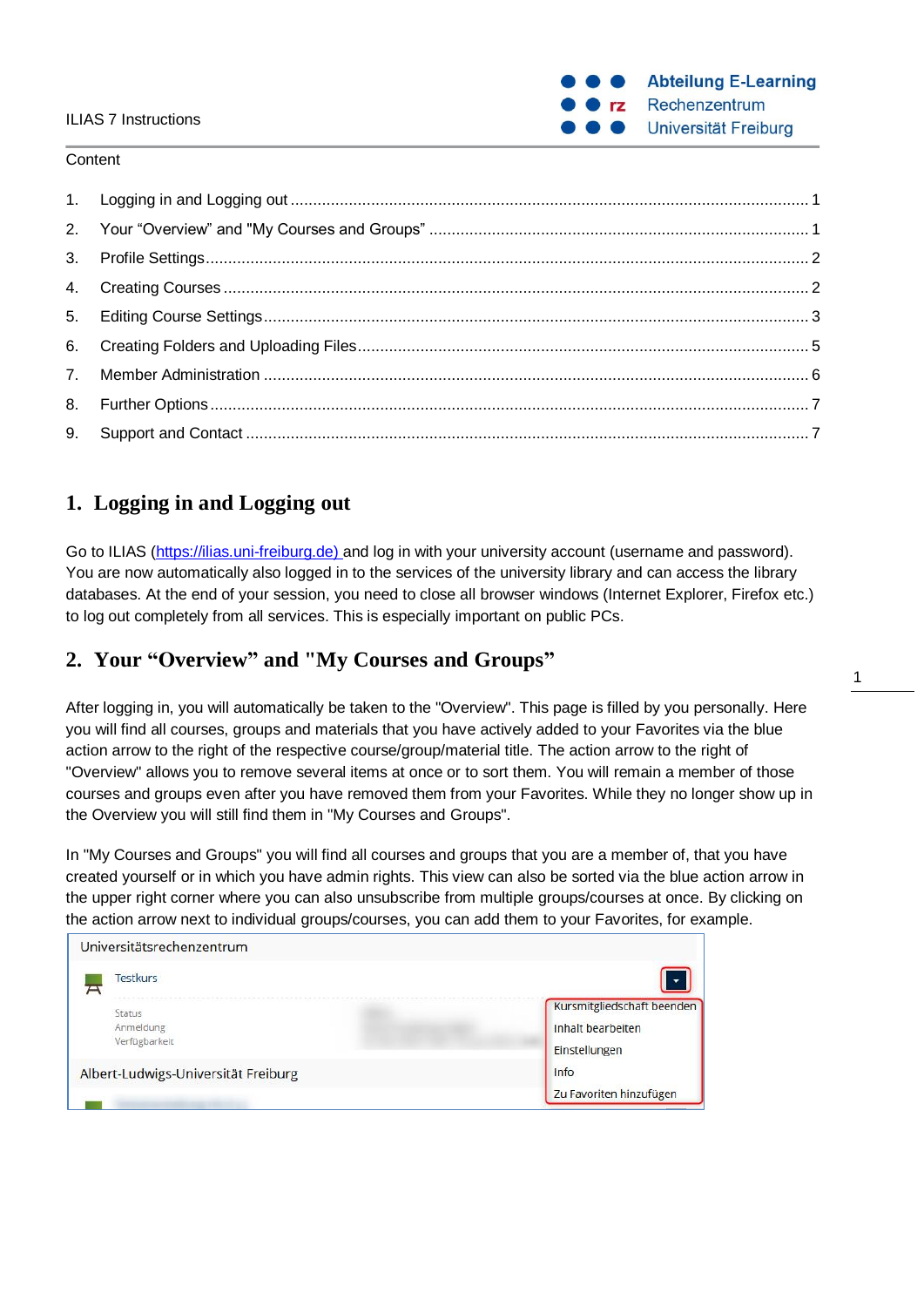# <span id="page-1-0"></span>**3. Profile Settings**

You can access your profile and general settings by clicking on your initials in the top right-hand corner of your ILIAS window. In "Profile and Privacy" you can complete your profile details and determine whether they should be visible to other ILIAS users. The e-mail address stored on ILIAS cannot be changed in ILIAS. University staff can only change it in MyAccount [\(https://myaccount.uni-freiburg.de\)](https://myaccount.uni-freiburg.de/) whereas students can do this in only in HISinOne.

In "Settings" you can choose the system language for ILIAS (German/English). The tab "Mail Settings" allows you to choose where you would like to receive ILIAS mail messages: either you can have them forwarded to your personal e-mail address(es), or only locally in your internal ILIAS mailbox or you can choose both "local and forwarding".

# <span id="page-1-1"></span>**4. Creating Courses**

2

**If you have used the HISinOne interface to create your course, you will find it (one day later) in "***Lehrveranstaltungen aus HISinONe***", i.e. Courses from HISinOne". In this case, you will not have to create it manually in ILIAS.**

Otherwise, courses are created within the ILIAS Repository. The Repository is pre-structured in alignment with the university course catalogue. Click the menu item "Repository - Home" to search for the current semester, then for the desired faculty and select your department / your institute.

Now click on the green button "Add New Item" in the upper left corner and select the option "Course" from the menu.



A form for entering general information about your course will open:

| Option 1: New Course<br>$\blacktriangledown$ |                                                                                                                                                                                                                                                            |
|----------------------------------------------|------------------------------------------------------------------------------------------------------------------------------------------------------------------------------------------------------------------------------------------------------------|
| Title *<br>Description                       | 111                                                                                                                                                                                                                                                        |
| Type                                         | <b>O</b> Default<br>Default set of permissions will be applied.<br><b>6 Kollaborativer Kurs</b><br>Kursmitglieder dürfen selbständig Dateien, Ordner, Wikis, Foren, Weblinks, Abstimmungen,<br>Etherpads, ILIAS Lernmodule, Sitzungen und Glossare anlegen |
| * Required                                   | Add Course<br>Cancel                                                                                                                                                                                                                                       |
| Option 2: Import Course<br>Þ.                |                                                                                                                                                                                                                                                            |
| Option 3: Copy Course                        |                                                                                                                                                                                                                                                            |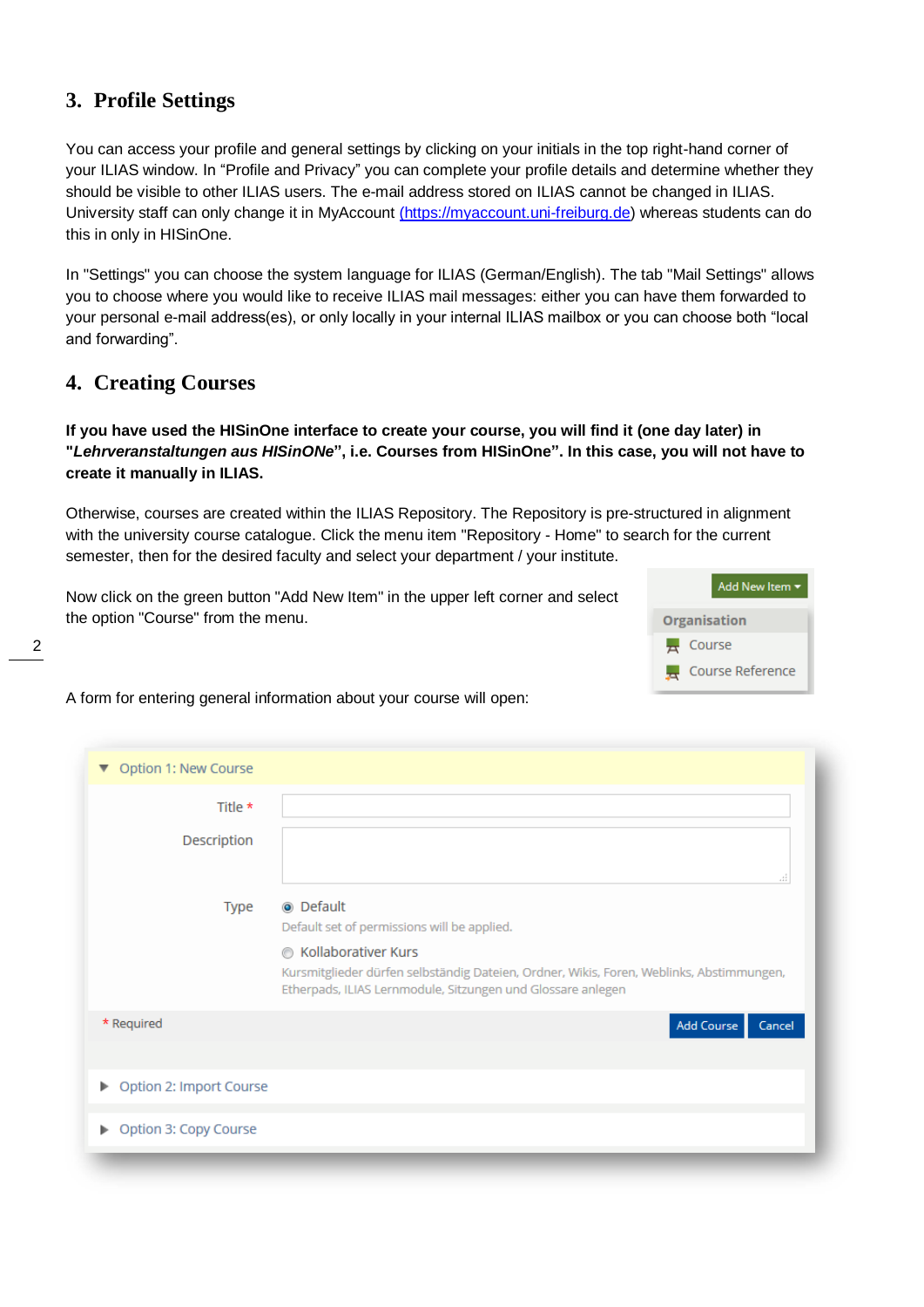#### **Option 1: Create new course**

This option creates a completely new course. Enter the title of your course as it appears in the university course catalogue and, if necessary, add a description. Choose between the options "*Default*" and "*Collaborative course*". In a "*Collaborative course*" course members have more rights, i.e. they can upload files themselves and create items such as folders, Wikis, weblinks and others.

Confirm by clicking "Add Course". As soon as the course has been created, further settings can be made (see chapter [5\)](#page-2-0).

#### **Option 2: Import Course**

This option allows you to import courses that have previously been exported from other ILIAS systems via upload from your local computer (in ZIP format).

## **Option 3: Copy Course**

With this option you can copy an already existing ILIAS course (e.g. a course from the previous semester). All settings and materials will be copied, user data, however, will not. Enter the title of the course you would like to copy and confirm by clicking "Next". Select the desired course from the list of search results and confirm by clicking "Copy course". Please note: Some items such as Tests and Surveys have to be set online again after copying, for some you need to adapt the dates (e.g. Sessions and Exercises).

## <span id="page-2-0"></span>**5. Editing Course Settings**

If you have created an entirely new course, you will be taken directly to the "Settings" tab. Here you can change the title of the course and adjust various settings:

The course title should correspond to the one indicated in the university course catalogue. The same applies to the "Period of Event".

## **Availability**

#### *Online*

 If the "online" checkbox is marked, the course will be visible or accessible for students in the Repository, either immediately or from the start time (if specified). As long as the checkmark is not set, only course administrators and tutors can see or edit the course.

#### *Availability*

- In the section "Period" please specify the desired online period, i.e. from when to when the course should be accessible for students. Select the actual period of event of the course plus preparation and follow-up time, if applicable. Please note the information in the box on p. 4.
- Always visible: If marked, the course will also visible in the Repository outside the specified period of access. We strongly advise against this setting since in this case the course would still be displayed to students in "My Courses and Groups" after it has actually expired. Students would, however, neither be able to open the course room nor terminate membership on their own.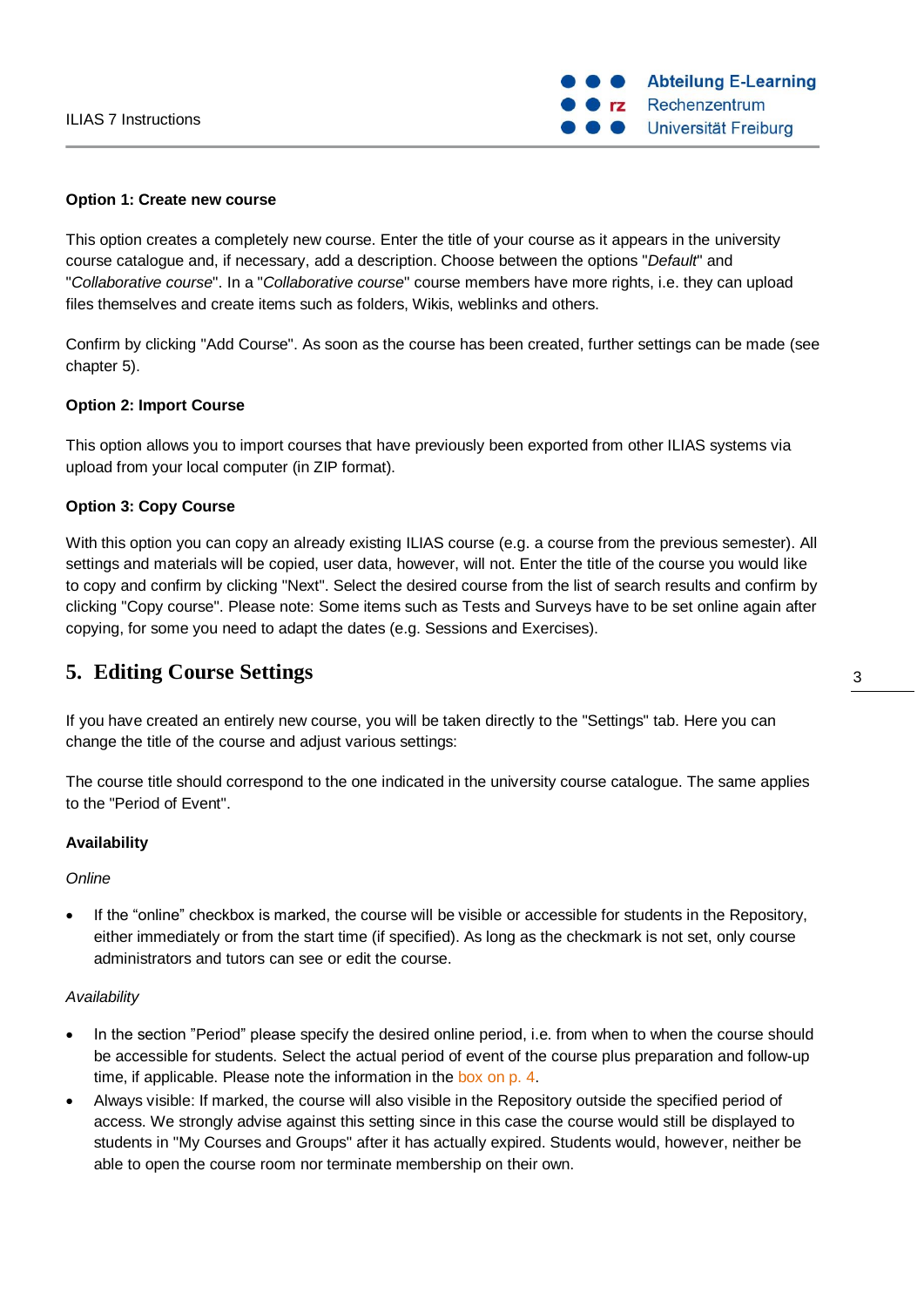### **Independent access by user**

*Registration Settings:* 

- Join directly: Every ILIAS user can join the course
- Join with course password: You set the course password yourself and pass it on to your students.
- Request Membership: Interested users can send a request/message to the course admin who can then confirm enrolment.
- No self-enrolment: Only course admins can manually enrol users to the course.

| Registration Procedure      | ○ Join Directly                                                                                                                           |                                                              |                  |   |  |
|-----------------------------|-------------------------------------------------------------------------------------------------------------------------------------------|--------------------------------------------------------------|------------------|---|--|
|                             | ◉ Join with Course Password                                                                                                               |                                                              |                  |   |  |
|                             | Password *                                                                                                                                | Users need to type in this password when joining the course. |                  |   |  |
|                             | ○ Request Membership                                                                                                                      |                                                              |                  |   |  |
|                             | Interested users can send a request/message to course administrator.                                                                      |                                                              |                  |   |  |
|                             | ○ No Self-enrolment                                                                                                                       |                                                              |                  |   |  |
|                             | Only course administrators can add users to the course.                                                                                   |                                                              |                  |   |  |
| Admission per Link          | П<br>Besides the chosen registration procedure and permissions this option allows users to enter directly by using<br>the following link. |                                                              |                  |   |  |
| Limited Registration Period | DD.MM.YYYY HH:mm                                                                                                                          | 篇                                                            | DD,MM,YYYY HH:mm | 篇 |  |
|                             | Start                                                                                                                                     |                                                              | Fnd              |   |  |
| Limit 'Unsubscribe from     | DD.MM.YYYY                                                                                                                                | $\equiv$                                                     |                  |   |  |
| Course'                     | Until the date selected members can unsubscribe from the course.                                                                          |                                                              |                  |   |  |
| Limited Number of Members   | П                                                                                                                                         |                                                              |                  |   |  |
|                             | The minimal respectively maximial number of members can be set. A waiting list can be set up.                                             |                                                              |                  |   |  |

**Please note: If you want to make copyrighted materials available to your students within the framework of §52a UrhG, it is mandatory that you choose an accession procedure for the course room to ensure that only your students can access the materials, e.g. with a course password, accession with confirmation or manual login. Furthermore, you have to limit the temporal availability of the individual materials (or, if applicable, of the entire course room) to the duration of the course - at the longest until the end of the examination period.**

### *Admission per link:*

4

Apart from the chosen registration procedure and permissions this option allows users to join directly by using the generated registration link that can be shared with the students. In addition, a password can be set.

## *Limited Registration Period:*

Registration is only possible during a period determined by you (e.g. first week of the semester).

## *Limited Number of Members:*

 Here the number of members can be limited (minimum/maximum). Students who end up on the waiting list can either move up automatically or be booked in manually by the course admins.

## **Course Presentation**

#### *Show Title and Icon*

If this option is marked, course title and icon will be displayed on the start page of your course.

#### *Show HeaderActions*

 Only if this option is marked you and your learners can subscribe to the course notifications (via the "Actions" menu)

#### *Tile Image*

 If the parent category is set to "Tile presentation", you can upload an appropriate image for your course here.

#### *Item Presentation*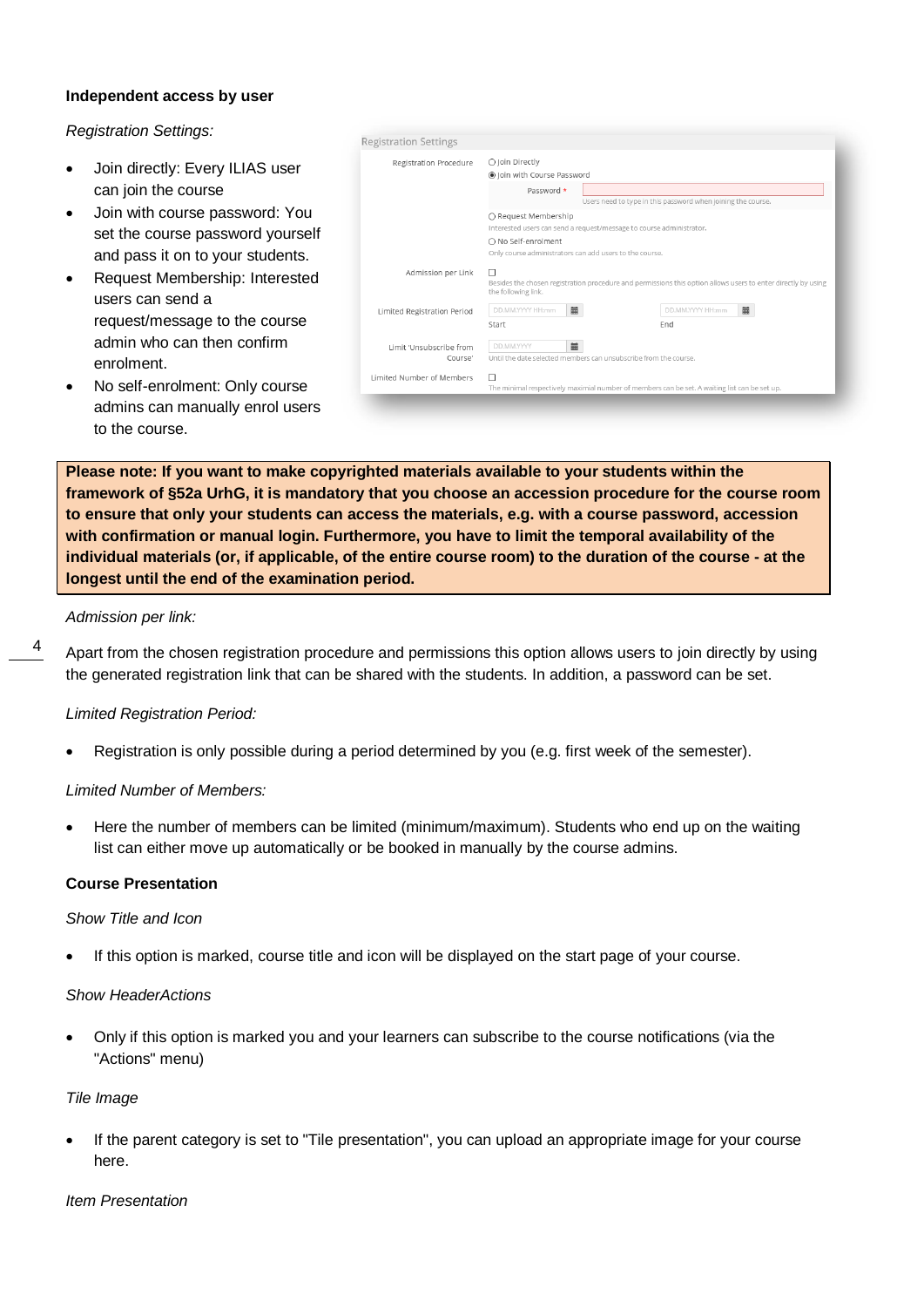## ILIAS 7 Instructions

 At this point you can set whether the contents of your course will continue to be displayed in the form of a list or as tiles.

## *Presentation Type*

 Here you can choose how you would like your course entry page to be structured, e.g. in the session view where sessions are displayed in a separate list.

## *Content Item Sorting*

 Course materials can be arranged by title (in alphabetical order), by their creation date or manually in a preferred order.

### **Additional Features**

- *Calendar* and *News* can either be made available or be hidden.
- *Default Object Rating* for new course items (files, learning modules and Wikis) can be activated.
- *Show Members*: You can decide whether the members of the course should see the participant list or not. For data protection reasons, this is only recommended for small courses.
- *Mail to Members*: By default, only course admins have the right to contact members by mail. You can extend this right to all members (also recommended for small courses only).
- *Welcome-Mail for New Members:* If you enrol your participants manually, you can inform them via an automatic mail notification.
- *Add to Favorites*: Students can add individual items from the course room to their Favorites in the Overview for faster access.

Click on "Save" to confirm your settings.

## <span id="page-4-0"></span>**6. Creating Folders and Uploading Files**

To upload materials to your course, go to the "Content" tab and click on the button ""Add New Item" on the left.

Add New Item

## **Folder:**

- Select *Folder* and enter a title. Click on "Add Folder". This folder is now visible in your course and can be filled with files by you. The type "Default" only allows course admins and tutors to upload files, whereas the type "Upload Folder" also enables course members to do so.
- You can use the "Manage" submenu to move files that have already been uploaded to the folder.



Uploading a file / multiple files:

- Select "*File*". You can now decide whether to drag and drop one or more files onto ILIAS or select them from your computer (1).
- You can change the file name afterwards via "Actions"  $\rightarrow$  Settings  $\rightarrow$  Edit File Information.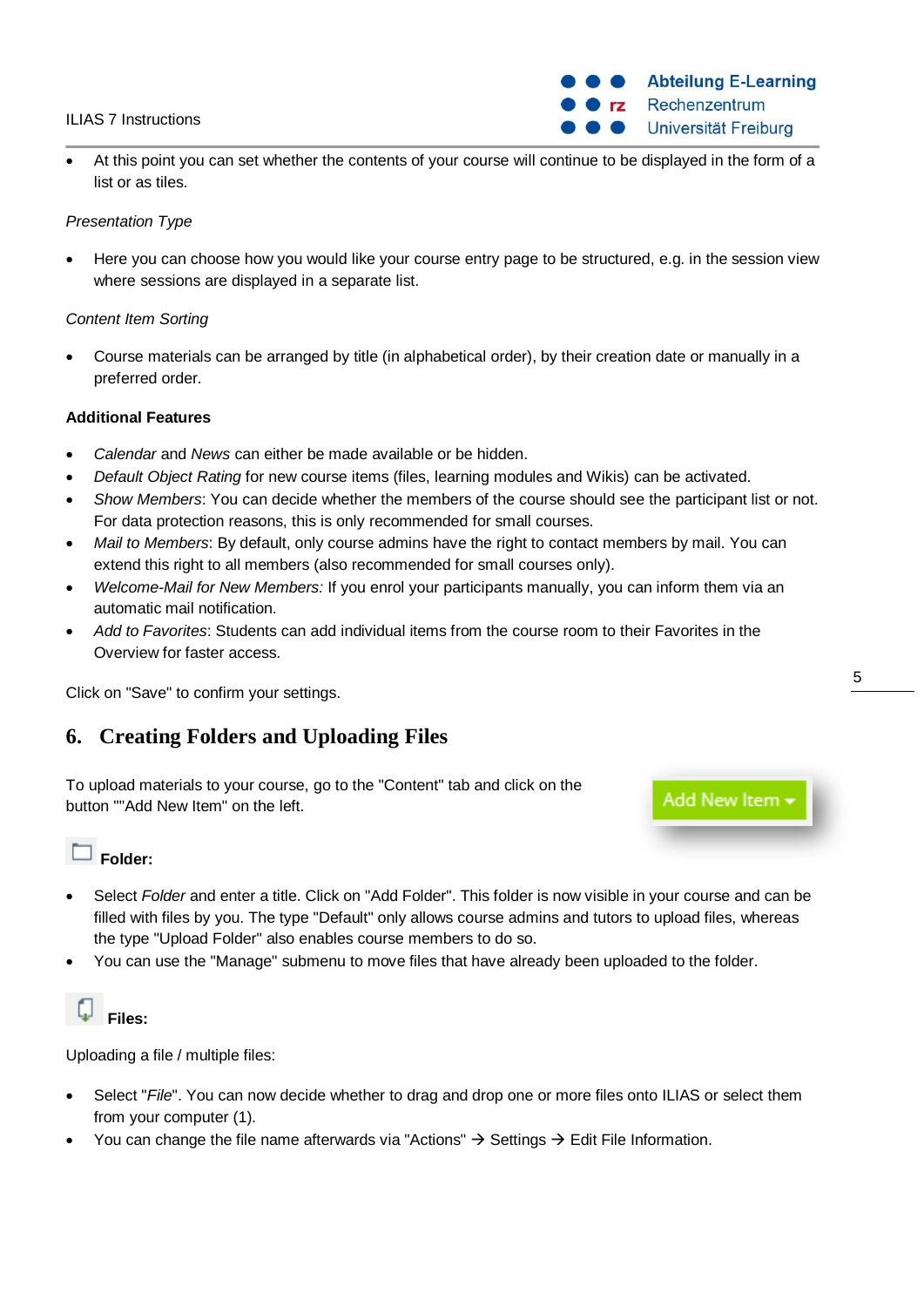• Tip: You have the option to prepare all the folders already on your PC, fill them with files and upload them in one go to ILIAS. This saves a lot of work. Proceed as follows: First, merge the desired folders and files into a zip file on your local drive. Then drag and drop the zip file or use "Select Files" (from your computer) to upload them to ILIAS (1). ILIAS automatically recognizes the zip format. Check "Unzip" (2), leave "Adopt Structure" activated and confirm with "Upload files" (3).



## **Sessions:**

Sessions are suitable for mapping presence appointments (such as seminars, lectures, etc.) and assigning specific learning materials to them. A session

is scheduled and can take place once, but can also be created with a repetitive pattern (e.g. weekly).

- Select "Session" and set Date/Time to specify start and end.
- Via the selection menu "Recurrences" you can determine whether the session is offered daily, weekly, monthly or yearly .
- Under "Registration Settings" you have the option to allow registrations for the sessions.
- Finally, you can assign files (e.g. articles to be read before the session, etc.) to your session. To do this, select files from your local drive via the button "*Datei auswählen*", i.e. Browse. Use the plus icon to add further files. Attention: If you have created recurrent sessions, the same files will be assigned to each session. You can also modify the assignment of materials later in each session.
- Use the "Add Session" button to complete the process.

## <span id="page-5-0"></span>**7. Member Administration**

In the "Members" tab you can see all enrolled students as well as the course administrators. Here you can assign the role of administrator or tutor to individual members, send an e-mail to all course members, enrol several students via matriculation numbers and generate a list of members.

The person search has been deactivated for data protection reasons. However, if you know a user's MyAccount login, you can search for individuals using the pattern UniAccount@uni-freiburg (e.g.: zb123@ uni-freiburg) and add them to your course, either as a member, tutor or admin.

As course administrator you will be automatically notified as soon as participants register for your course. To deactivate this function, remove the checkmark in the column "Notification". Click on "Save" to finish your editing.

6